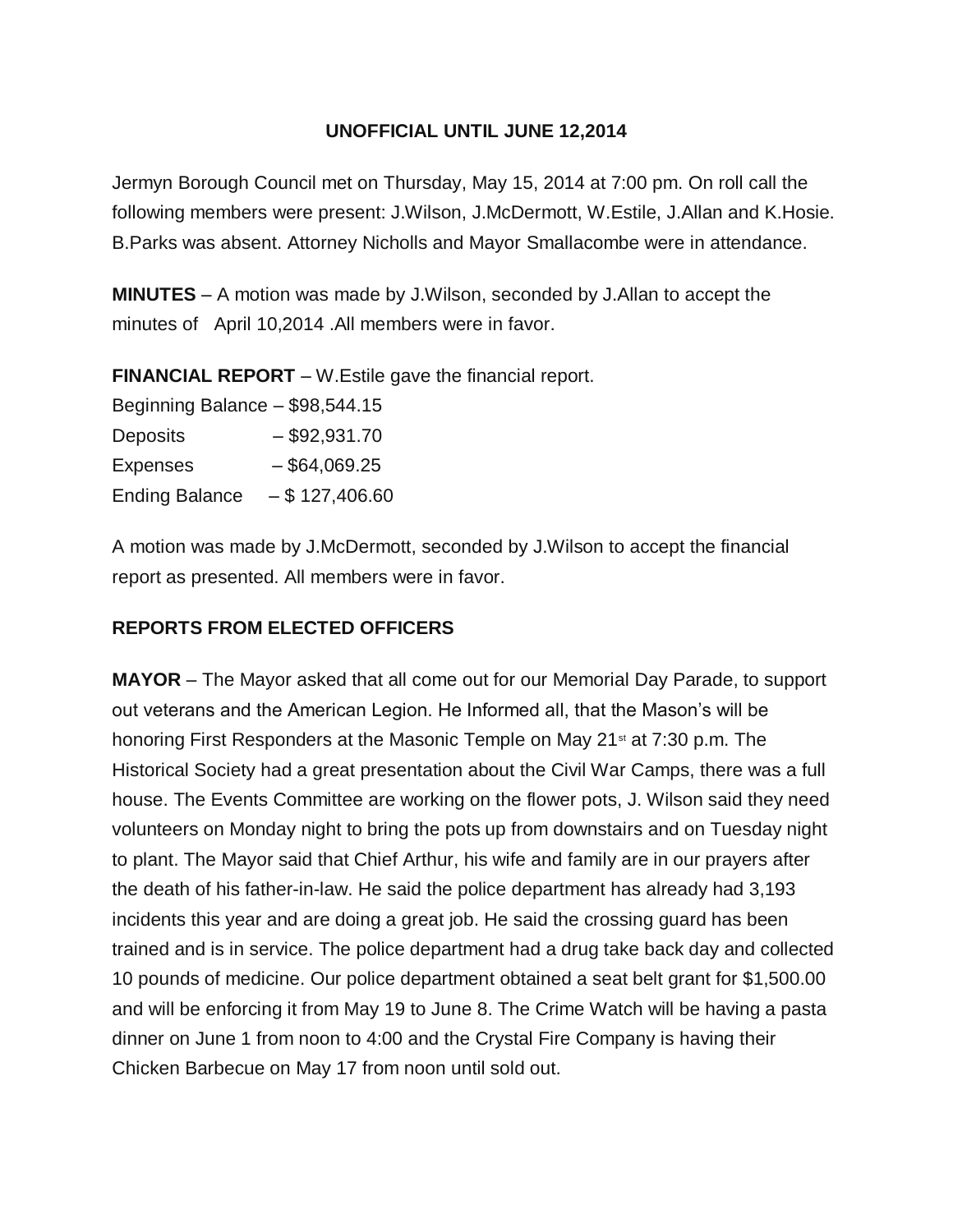**SOLICITOR**– Attorney Nicholls said he has a draft of the new alternate parking ordinance and asked Debbie to distribute it at the next work session.

**INSURANCE SETTLEMENT** – Attorney Nicholls reported that the lawsuit of Robert Flynn, versus all of council at that time and the Mayor, the case has been settled. Mr. Flynn has signed the release and the Borough has to act on it now to make it official. Bottom line is as follow, the insurance company will pay \$5,000.00, the reason for that was it went to the  $3<sup>d</sup>$  circuit, in appellate courts and it would cost that much just to do a brief. The case was dismissed by the middle district of Pennsylvania, they took an appeal to the  $3<sup>d</sup>$  District. Even though we were successful to that point you never know what would happen at the  $3<sup>d</sup>$  District, plus the cost involved. \$5,000.00 is being paid by the insurance company, no admission of liability, which is normal in any release. The only other clause that basically is not boiler plate, is that part of this is in the event that anyone inquires concerning the status of Mr. Flynn, not only Mr.Flynn, but that is built into here. The Borough has that resolution, that anyone inquires about a police officer, will contact the Acting Chief or the Chief of Police, that is the only person, even under the settlement agreement that has the authority to say anything .And all he is going to say basically is that Mr. Flynn is a part time officer for 17 years and as of September 13, 2012, he was no longer employed by the Borough in that capacity, that's' all he's authorized to say. In the event that and this protects the Borough more than anything. In the event that we have any rogue councilman, in their wisdom, that they have to go out and bad mouth or disparage Mr. Flynn in any fashion, they will be individually liable . The Borough, under no circumstances, is responsible and that is built into the release. It has been signed and approved by Mr. Flynn. Attorney Nicholls said he needs a motion by council to accept the settlement and the full and final release.

A motion was made by J.Allan, seconded by W.Estile to accept the settlement and the full and final release in the Flynn lawsuit. All members were in favor.

A motion was made by J.Smith, seconded by J.Wilson to give President Hosie authorization to sign any documents, if they should arise, in the Flynn lawsuit. All members were in favor.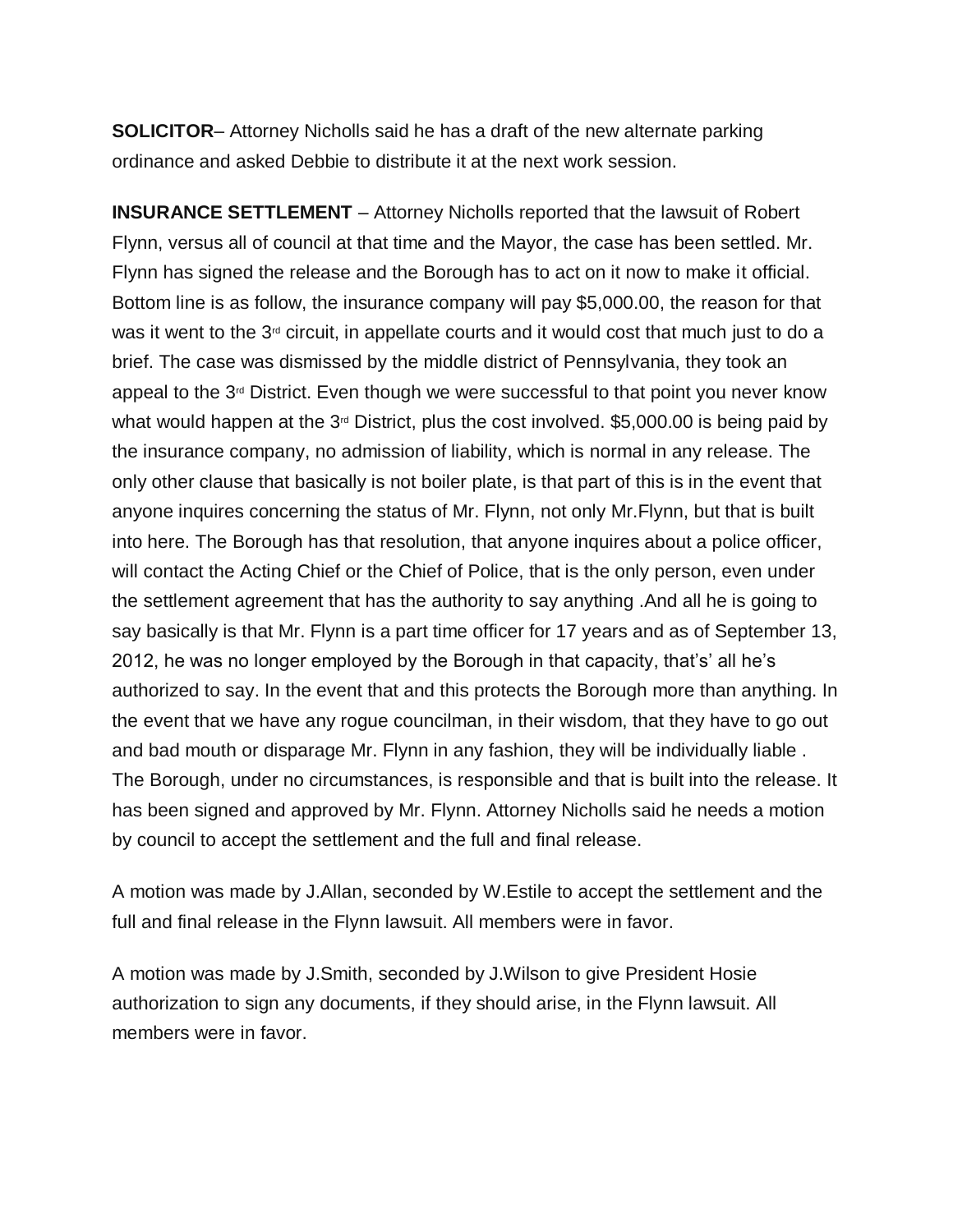**FIRE CHIEF**– Chief Rood said there have been problems with the siren going off at the old fire company building. He is asking that the siren box be taken off the pole, the police can go inside and push the button for the nine o'clock siren. A motion was made by W.Estile, seconded by J.McDermott to remove the siren box from the pole at the old Crystal building. All members were in favor.

**PUBLIC INPUT** – A.Whitiak addressed council saying the Windsor Inn seems to be singled out, at least an awful lot of police activity, a lot of traffic stops in that area. I have suggested private meetings, there is always room for compromise. Mr. Whiitak asked Attorney Nicholls if there is coincidence in a court of law? Mr. Nicholls said he does not believe in coincidence. Mr. Whitiak said he has been doing research on coincidences', there are so many things happening , in and around. I know in a court of law, its' law school 101. Attorney Nicholls said I missed that one. There are so many things happening around the Windsor, my family and me. I think the Windsor is being singled out, harassed, discriminated against. Selective enforcement, malicious persecution, I believe that is what is happening. I have asked for meetings and no one gets back to me. The Windsor has been in business for 37 years and is committed to the community. The Windsor Inn has a Pa. Liquor License, Commonwealth Health of Pa., Food and Drug, Pa. Lottery, Lackawanna County Visitors Center, Carbondale Chamber of Commerce, Pa. Taverns' Association , National Restaurant Association, the Lackawanna County Tavern Association. Mr. Whitiak said, I feel all this going on, why would you allow this to happen? It is definitely affecting our business. Please tell me that none of you have been approached about what's' going on in Jermyn, K.Hosie and W.Estile said they have not been approached. K.Hosie said she has not been approached and she knows our police are very conscientious and I don't believe they are singling you out, I really don't. Attorney Nicholls, speaking to Mr. Whitiak said, at this point, if you agree with me or not, I don't care, you have been to see an attorney, you have made allegations against council and the police. At this point, I am advising council that the conversation concerning this ceases. If you want to bring litigation, go bring litigation, but you have threatened council right now. Mr. Whitiak said he doesn't think he threatened. Attorney Nicholls said yes you did, by going to see an attorney who contacted me as to whether council was doing something wrong, you just made allegations that council is deliberately ticketing you. Attorney Nicholls said he is advising council at this point there will be no discussion of this right now. Mr.Whitiak said he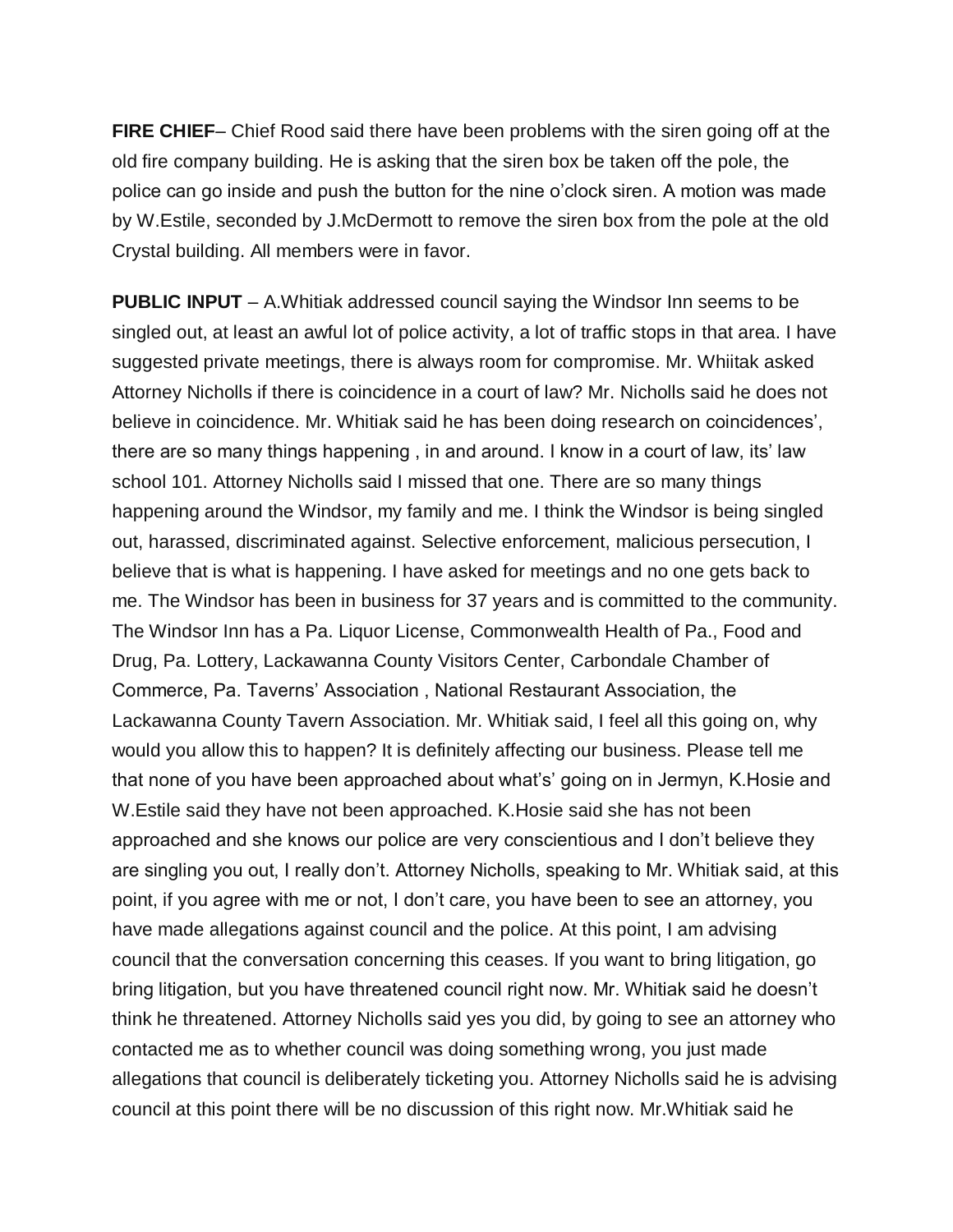came to the work session, and the only reason he came was his attorney said that you were going to bring up to council that he contacted you and try to see what could be done. Attorney Nicholls said I told your attorney I would mention it to the police department. Attorney Nicholls asked Chief Arthur if he did so and Chief Arthur replied "yes". Attorney Nicholls said this issue has been before council for months, now you basically at this point have taken it to a different level. Mr. Whitiak said I didn't sign any papers. Attorney Nicholls said It doesn't matter, your standing here at a public meeting accusing council of doing something illegally. Mr. Whitiak held his cell phone up and played a voice message, no one could hear it. Attorney Nicholls said I don't know what that is? Mr. Whitiak said that's the problem, you and the Mayor should of known. This phone call took place on June 25, Acting Chief Arthur and another officer were going to have be arrested. You don't know what is going on. Mr.Whitiak passed out a letter to council. I received this as a message, how he got my phone number, I have no clue. So tell me if this is entrapment, that phone call and this thing. I would like to know if Chief Arthur was working that night and if it was a borough phone? K.Hosie said if it was before midnight Chief Arthur works days. Mr. Whitiak said whatever it is, aren't they supposed to be held to a certain protocol? How am I supposed to act? You're the Solicitor and you're the Mayor in charge of the police and he goes behind your back and threatens me. Everything I ever said was made out in public, you just said so yourself. I never did anything behind his back. You just silenced another person.

**FINANCE** – A motion was made by J.Wilson, seconded by J.McDermott to approve invoices in the amount of \$3,226.40. All members were in favor.

Mr. Estile said he has a request from Chief Perchinsky/Mayfield asking if they could borrow our paint machine. Mr. Estile said himself and B.Parks are agreeable with it. Mayfield needs to paint vascar lines and cross walks, we will send our DPW because it is a new machine. A motion was made by J.Smith seconded by J.McDermott to allow Chief Perchinsky to use the borough's paint machine, with the aid of Jermyn DPW. All members were in favor. Mr. Estile said that DPW has painted cross walks in town and will finish on Friday.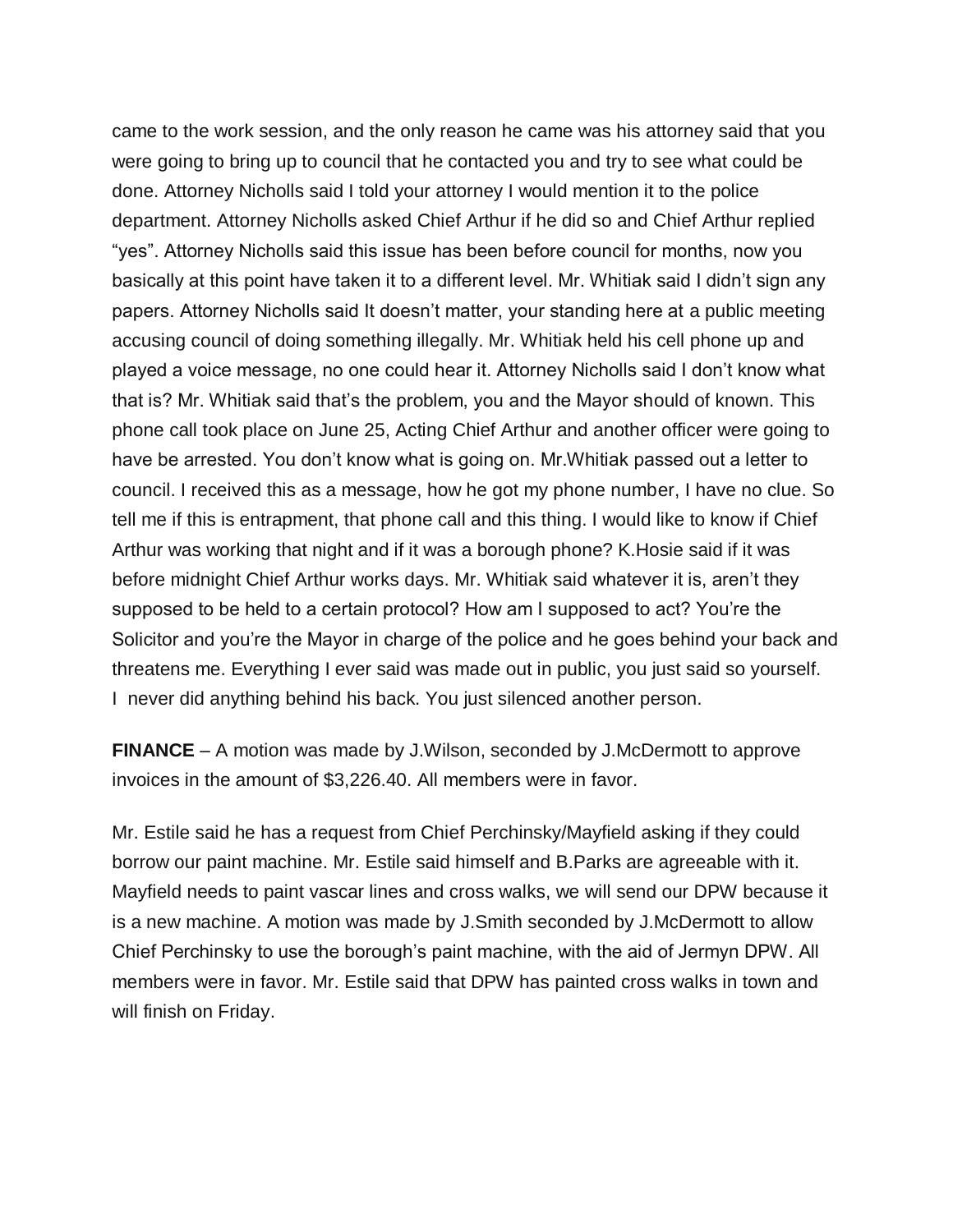**RECREATION**– Mr. Allan reported the borough received a County Re-Invest grant in the amount of \$9,987.00 which will be used for playground equipment and the gym floor.

K.Hosie reported that she and J. Wilson attended the Aylesworth Park ribbon cutting ceremony, the park is really nice and an asset to the community.

**ROADS COMMITTEE** – J.Smith asked J.Esgro- DPW- if the DPW filled in the pot hole on Old Mill Road? Mr. Esgro said yes. Mr. Smith said the road is basically gone.

**ZONING OFFICER**– He said he has given out a lot of permits for pools, sheds and decks. He said concerning the sign on Madison Avenue, he has been to the home several times, with no response, he will send a certified letter. The Mayor said if there is a violation you can take a police officer with you.

**JUNIOR COUNCIL MAN**– B. Swatt said perhaps the Boy Scouts, Lions Club and Shade Tree Commission could help clean up Washington Avenue for the Memorial Day Parade. Mrs. Wilson said she knows Mr. Parks contacted the state about the street sweeper but they cannot give a definite date. Mrs. Wilson said we can make up fliers and have the scouts put them in mailboxes on Main Street. A motion was made by J.Wilson, seconded by J.Smith to have J.Wilson organize and help the boy and girl scouts put a memo out to residents on Washington Avenue to clean up . All members were in favor.

**RESOLUTION COUNTY IN-VEST GRANT** – A motion was made by W.Estile seconded by J.Allan to pass a resolution for the Police Department to participate in applying for a County Re-Invest Grant. All members were in favor.

**RESOLUTION SENATE BILL 1340/HOUSE BILL 1272** – K.Hosie asked Chief Arthur if the Enradd System was better? He said it was more accurate. B.Smallacombe said the resolution is to allow them to use it not saying for them to go ahead and buy it. Attorney Nicholls said the resolution puts pressure on the state to allow them to use it. A motion was made by W.Estile, seconded by J.Smith to adopt a resolution in support of Senate Bill 1340 and House Bill 1271 enabling all Municipal Police to use the same motor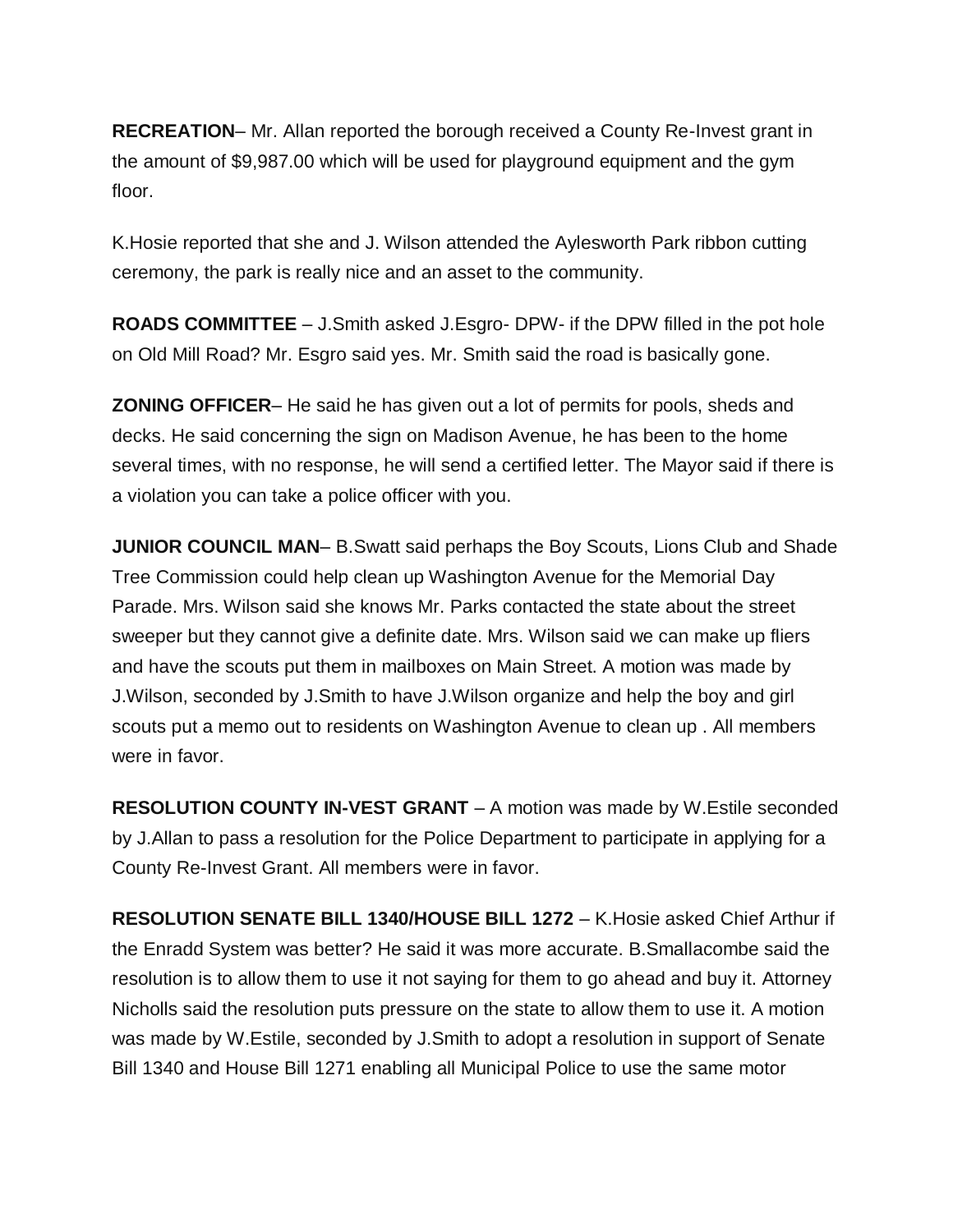vehicle speed-timing equipment as the Pennsylvania State Police. On roll call the motion passed 4 to 2 , with K.Hosie and J.Allan voting no.

**LEGAL SEMINAR** – A motion was made by W.Estile, seconded by J.Smith to allow K.Hosie, J.Wilson, W.Langman and R.Parry to attend the law seminar at a cost of \$140.00. All members were in favor.

**HISTORICAL SOCIETY USE OF MEETING ROOM** – A motion was made by J.Wilson, seconded by J.Smith to give the Historical Society permission to use the meeting room on June 1 from 7;30 to 9:30 p.m.. All members were in favor.

**RE-APPOINT WILLIAM ARTHUR** – A motion was made by J.Smith, seconded by W.Estile to re-appoint W.Arthur as Acting Chief until Daniel Zellers returns or the next council meeting. All members were in favor.

**LCAB Dinner** – K.Hosie announced the LCAB Dinner will be on June 19, please let Debbie know by June 13.

Mr.Whitiak said he would like to say something, Mrs. Hosie said go ahead. Mr. Whitiak said I know you are not going to answer me, addressing Attorney Nicholls, you said that you talked to the Chief and I thought you would get back to Joe Toczydlowski ( Mr.Whitiak's attorney). Attorney Nicholls said, Joe and I did not leave it at I would get back to him, I was requested to pass your concerns on. Mr.Whitiak said the next day there were four stops in the Windsor parking lot, that I know of. Acting Chief Arthur asked to address this issue, he said he was tired of basically coming in here. He said it was the first day of the crossing guard and he was running traffic… Mr. Whitiak said you can't stop me from coming in here…Attorney Nicholls said that's it .

A motion was made to adjourn by J.Smith, seconded by J.Wilson . All members were in favor.

# 2 Replies to "Council Minutes – May 15 2014"